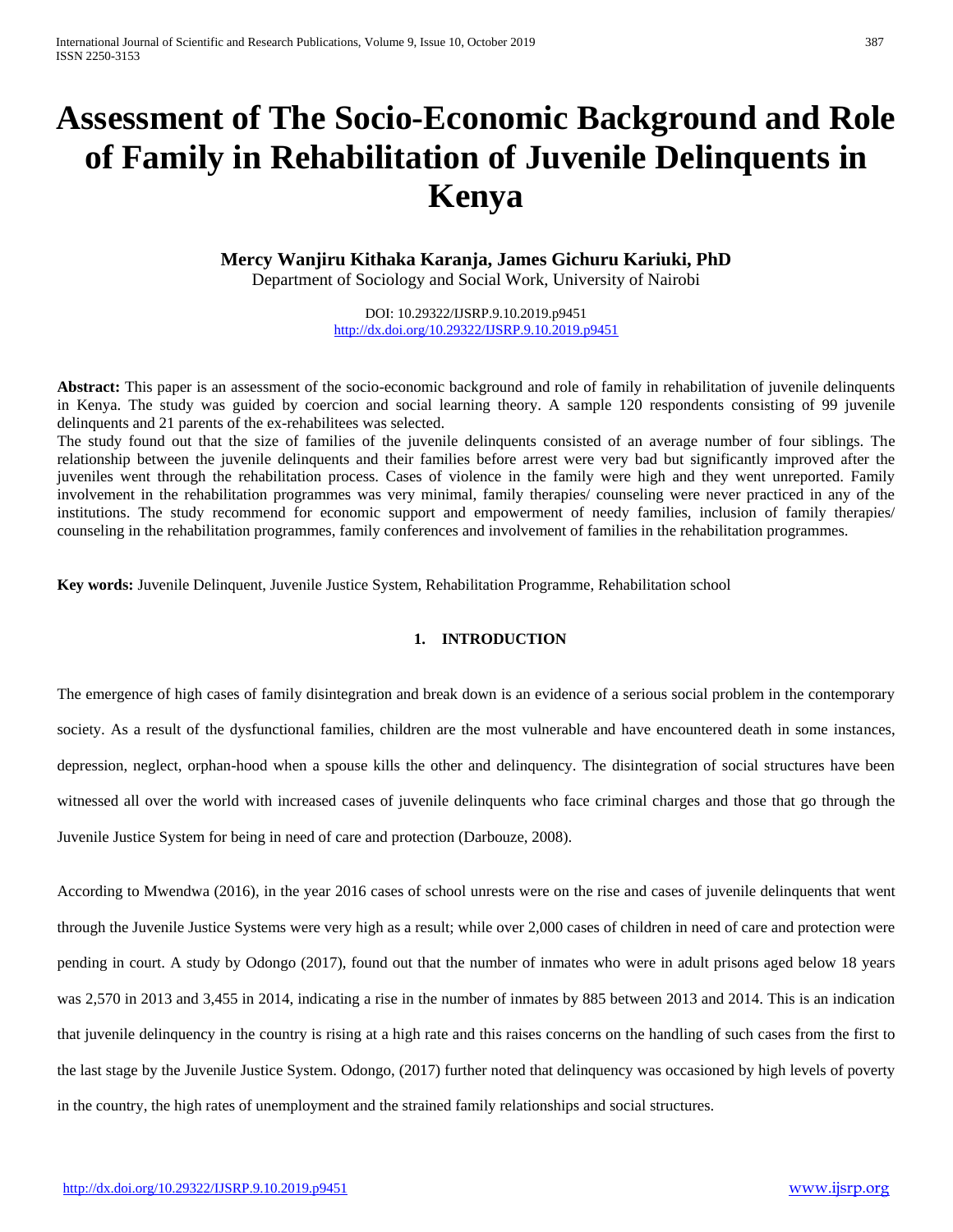Due to the rising juvenile delinquency cases, the Government of Kenya has put in place Rehabilitation Schools that offered rehabilitation programmes to the juvenile delinquents who are committed therein. These rehabilitation programmes are child friendly and are supposed to ensure that the juvenile delinquents are reformed in character and become law abiding citizens before they are reintegrated back to the community (Holman & Ziedenberg, 2006). The juvenile delinquents rehabilitation schools are established by the Children's Act, 2010 and juveniles are committed therein for a minimum of one year and maximum of three years after which they are expected to have reformed.

A survey by the Kenya National Bureau of Statistics, (2015) indicates that 76.9% of the cases of the juveniles reintegrated between 2012 and 2013 recidivated and this was attributed to stigma that the juveniles faced after release from the rehabilitation schools. The survey also noted that rehabilitation schools programmes were inadequate in addressing the rehabilitation needs of the juveniles and that the rehabilitation schools infrastructures had strained.

The social problems facing the juveniles may be attributed to poor parenting skills as well as absentee parents. It is important to note that families play an important role in the lives of the juveniles and therefore neglect (un)willingly could result to delinquency. An assessment of the effects of socio-economic family background of the juvenile delinquents with the intention of strengthening the role of families in the rehabilitation process of the juvenile delinquents is therefore very key in addressing juvenile delinquency in Kenya.

#### **Objectives of the study**

- 1) To establish the socio-economic background of the juvenile delinquents in Kenya
- 2) To examine the role of the family in the rehabilitation of juvenile delinquents

#### **2. LITERATURE REVIEW AND THEORETICAL FRAMEWORK**

#### **Socio-Economic Background of the Juvenile Delinquents**

Understanding family is very key in understanding how children become delinquent. It is very essential to study some basic characteristics of families that would help in understanding the juvenile delinquents and how to deal with each case individually since their cases are unique depending on the family background and the personal characteristics of the juvenile delinquents.

The family is the primary agent of socialization and studies by different scholars have shown that the background of a family is very crucial for the progress of delinquency (Cashwell & Vacc, 1996; Shields & Clark, 1995; Wright & Wright 1994; Mack et al, 2007). Child delinquency is influenced by the family through rearing practices and the interaction between a child and the parents (Stormshak et al, 2000). When children are parented positively during the early years of growth and development, then this acts as a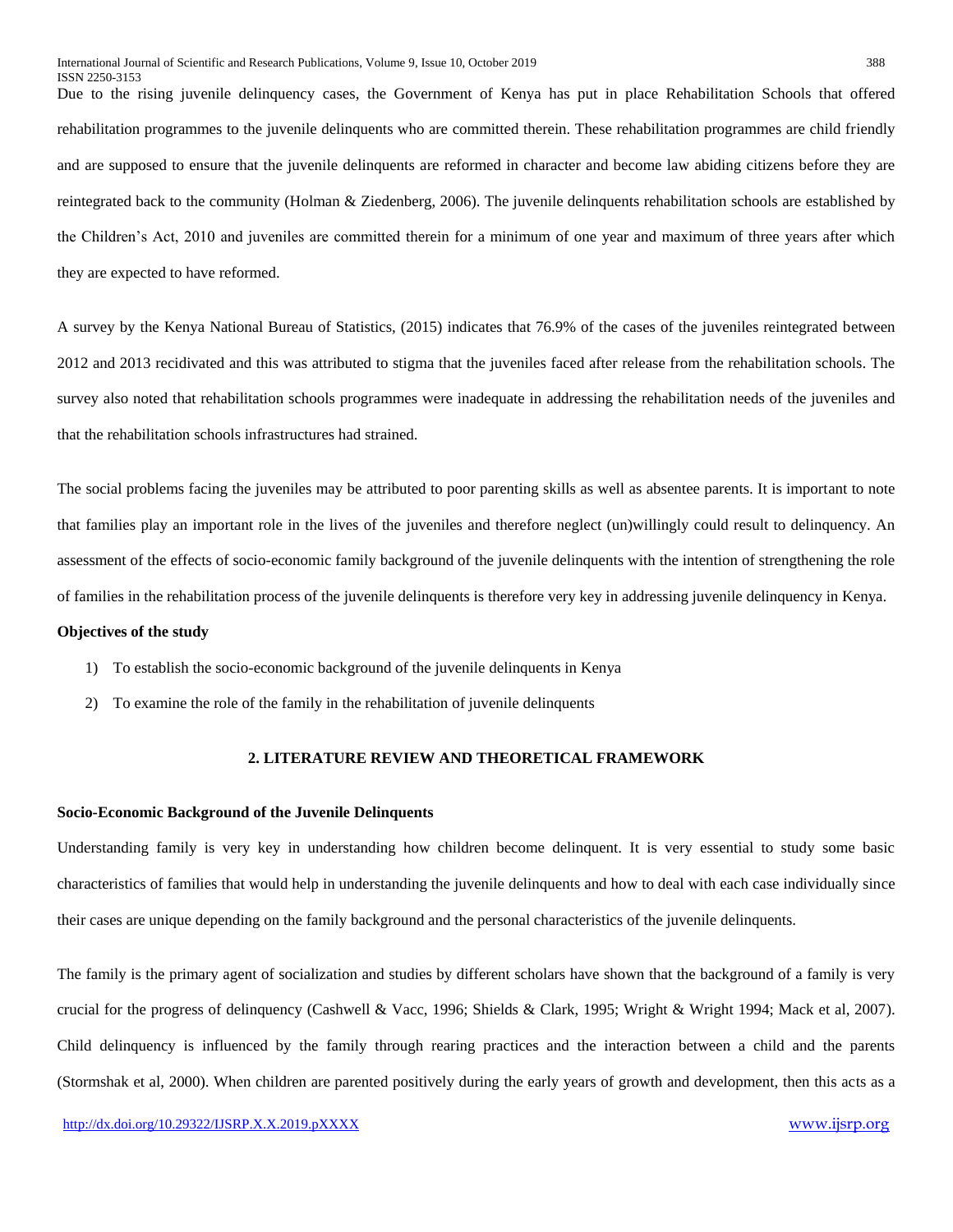way of preventing delinquent behavior and assisting adolescents involved in such behavior to resist from future delinquency at adolescence. Children who face rejection from their parents; those who have grown up in homes with significant levels of violence and those who are not supervised adequately, have a greater risk of becoming delinquents. In their studies Wright & Wright (1994), state that all children do not necessarily follow the pathway of delinquency and that the family is the foundation of society.

The absence of fathers from the lives of children can be linked to the rising frequency of juvenile delinquency, crime, adolescence suicide, dejection and other disorders including food related disorders, substance and drugs' abuse. When a household has two parents it is seen to provide an increase in close watch and supervision of children. Single parenting on the other hand increases the probability of delinquency among the juveniles and discrimination due to the fact that there is only one parent to provide close supervision (Wright & Wright, 1994).

Social control theory by (Hirschi, 1969) states that social bonds are what helps people to avoid committing criminal activities. These include maintaining powerful bonds within the family and the social institutions like the churches and schools; this could aid in juveniles not turning to delinquency acts. Research shows that children who are closer to their mother had a lesser likelihood of delinquency (Loeber et al, 2003). Those children who lived in an environment that was with poverty-stricken neighborhoods; where the youths and adults were committing criminal activities were most likely to imitate those actions because they were deemed acceptable.

Studies on adolescent boys and girls show that those who were mainly in conflict with the law, lacked most of the basic things in parenting like the parental love, care and guidance. These were at all times mentioned as significant factors to prevent children from ending up in difficulties (Martin and Parry, 2005). Studies indicate that the future behavior of an individual would be better predicted by the past behavior (Loeber, et al, 2003). As stated by Kazdin & Kendall (1998), an understanding of the early appearance of some problematic behaviors would assist in creation of effective interventions that would prevent the development of child delinquency.

Family distinctiveness which include: parents who are anti-social, parents abusing drugs and substances, families with history of violence, families that are large in size and predominance of abuse like physical abuse were seen as some of the risk factors that played into the participation of children in juvenile delinquency (Loeber, et al, 2003). Furthermore, there are other risk factors that expose children to delinquency at very young ages. Peer pressure is a major contributing factor to juvenile delinquency. Research has shown that peer relations were the most significant contiguous cause of adolescent delinquency (Payne & Cornwell, 2007). Loeber, et al (2003), shows that the youth who relate with delinquent peers were at a higher risk of being arrested than the youth who did not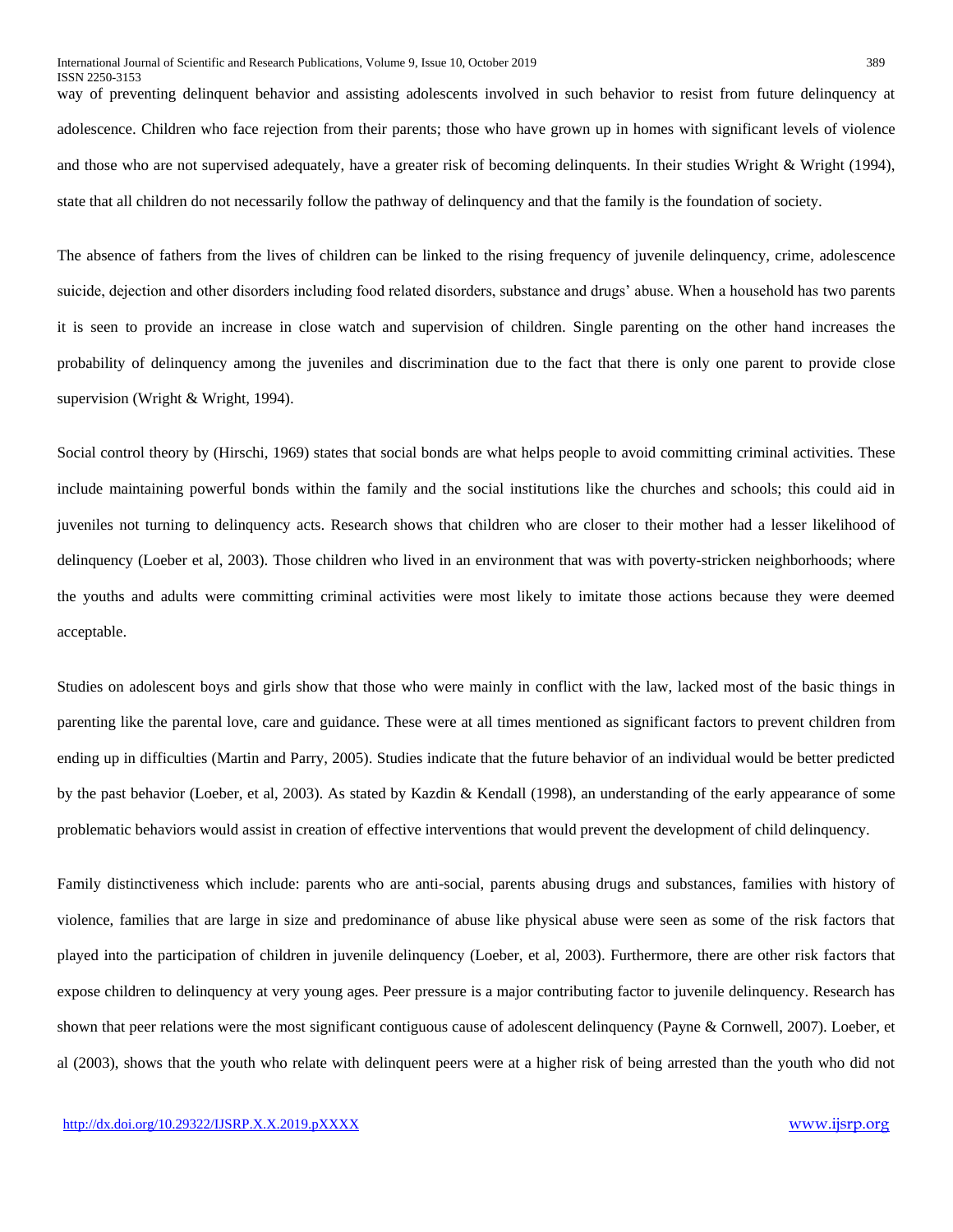ISSN 2250-3153 relate with such peers. Kazdin (1995), found that parent bonding and involvement can prevent children from committing crime and can lead to faster rehabilitation of those who have committed crime.

Parental neglect was considered to include parents having no time with their children; either by not having time to talk to them, lack of interest in their lives, either from willfully neglecting them or due to the pressures of providing for the families. Support of the children by the parents, including but not limited to skills in parenting and good parenting practices, were rarely ever given a priority or available (Martin and Parry, 2005). Research has shown that whenever a child doesn't get adequate attention and also the parents are totally not involved because of other matters such as substance abuse increases delinquency. Similarly, most of the juvenile delinquents come from families that are poverty stricken and with many siblings (Mincey et al, 2008).

#### **Role of the Family in the Rehabilitation of Juvenile Delinquents**

In the contemporary family set up, the parents have been involved in their jobs and in the provision of the basic needs rather than being present in the daily lives of their children. Children have mostly been left in the hands of house helps and teachers who have taken over the role of parenting. With the advancement of technology, the internet and social media platform provides a new way of socialization for the children. The pressure of making a living and a decent living in that case could be the cause of unintended neglect of children. Children need role models and parents who are able to monitor them on every aspect of their life and provide guidance especially in this delicate stage of adolescence.

Immarigeon (1996) stated that for justice to be better served there was need for the juveniles to be steered on the right path through involvement of families in the juvenile justice system. According to Wright & Wright (1994), a family teaches a child to manage behavior that is not acceptable, to postpone satisfaction and to respect the fundamental privileges of others. Hence family is the strongest socializing agent in the life of a child. It is important to note that since families play a key role in teaching the adolescents behavior, they should be fully involved in the rehabilitation of the juveniles.

Family is one of the most influential agent in the lives of the children hence involvement of families is very crucial in rehabilitation (Wright & Wright, 1994) focuses on models of rehabilitating juvenile delinquents. He focuses on Functional Family Therapy and intensive counseling which helps in the recognition of dynamics among the youths and their families. The other model he focuses on is multidimensional management Foster Care which combines short-range, restorative foster care among the adolescent group with thorough therapy for the family, which is then followed by a swift reunification and continuous support. Social learning theory suggests that a hostile behavior is acquired through learning; and as parents show hostile behavior, children learn to imitate this as an acceptable means to achieve their goals.

<http://dx.doi.org/10.29322/IJSRP.X.X.2019.pXXXX> [www.ijsrp.org](http://ijsrp.org/)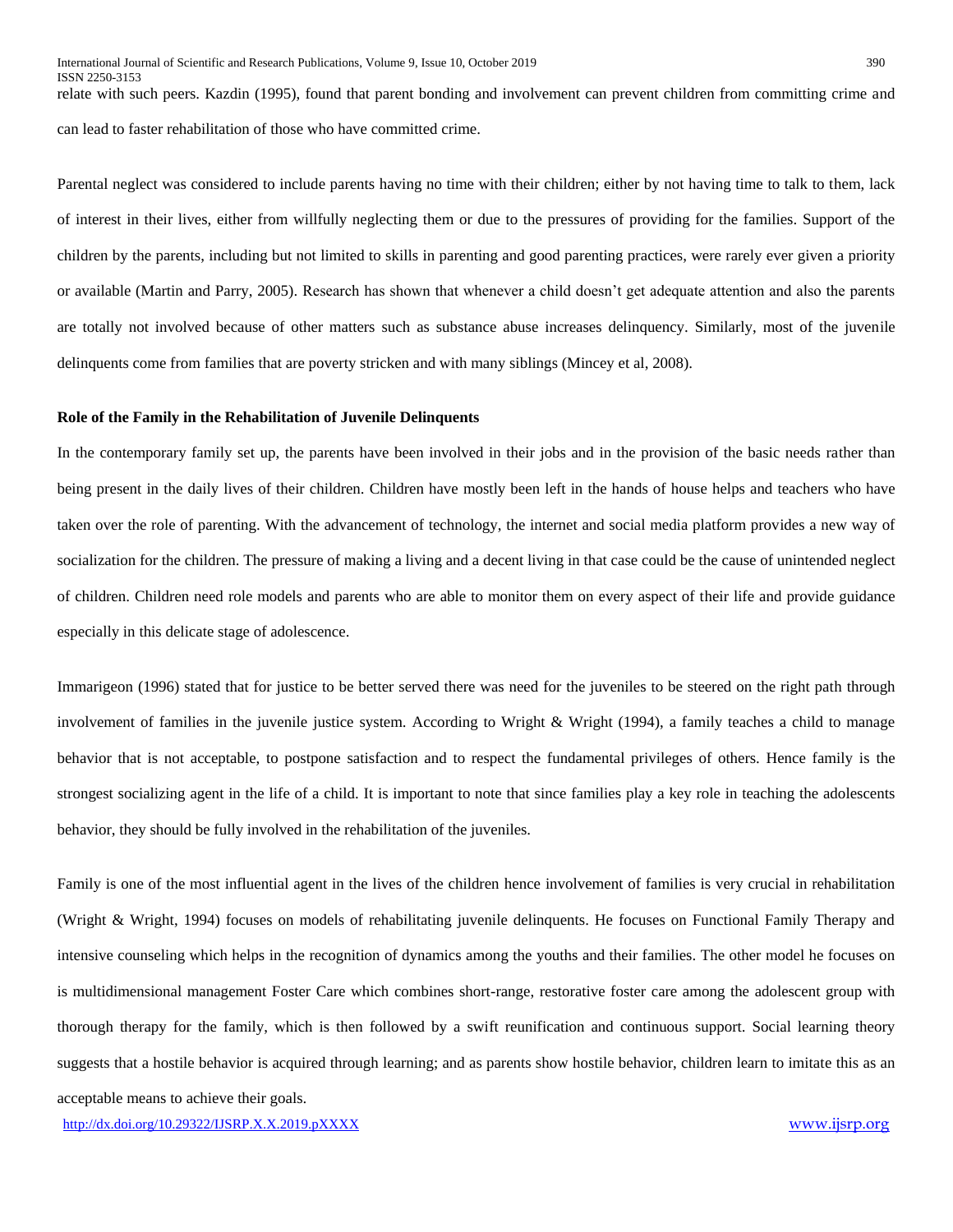OPPAGA Report (2007), advocated for family counseling and therapy to treat offenders. This was because maintaining strong family ties during incarceration and establishment of these positive ties after release from the rehabilitation schools were linked to successful re-entry into the society hence it helped in reducing cases of recidivism. Family therapy helps in the explanation of control theory (Hirsch, 1969) since it helps in creating stronger social bonds hence the juveniles have a lesser likelihood of recidivating because strong family relationships have been restored through the process. Families that are supportive to the juvenile delinquents during the rehabilitation process helps them to overcome the difficult experiences (Mincey et al, 2008). Family therapy therefore is very key in allowing the whole family to go through the rehabilitation process since they are provided with an opportunity of processing the circumstances of the delinquent child.

#### **Theoretical Framework**

The study has used coercion and social learning theory. According to various scholars, (Dishion & Patterson, 1997; Patterson, 1996, 1997; Patterson & Yoerger, 1993; Snyder & Patterson, 1987), coercion is an aversive event that leads to the strengthening of harmful conduct. Coercion process on the other hand can be described as a series of response loops that increases with time. According to coercion theory, when the parent tends to ignore aversive habits, it allows children to get away with the early improper and aversive behaviours. These coercive behaviours further are shown, maintained and exhibited through both positive and negative strengthening each time the behaviour sequence recurs. Negative reinforcement tends to reoccur when the parents abstain from disciplining attempt in the face of the aversive response of the child (Dishion & Patterson, 1997). It can therefore be assumed that the child develops delinquency behavior as a result of poor parenting especially when negative reinforcement is accepted.

Family behaviors, which include parental supervision, close monitoring and effective disciplining, tend to influence the associations with deviant peers throughout the adolescent period (Cashwell & Vacc 1996). Family influences how peers select their peer groups associations (Cashwell &Vacc 1996. Peers that develop more coercive interpersonal style are inclined to mix up with one another and the interaction is assumed to increase the likelihood that they would be involved in delinquency.

This theory is relevant in explaining how parenting influences the behavior of a child either positively or negatively. Poor parenting especially when negative reinforcement is accepted influences the child negatively resulting to delinquency. Involvement of the families in the rehabilitation process of the juvenile delinquents is therefore important since the family is the primary socialization agent of the child and can easily influence the juvenile delinquents either positively or negatively.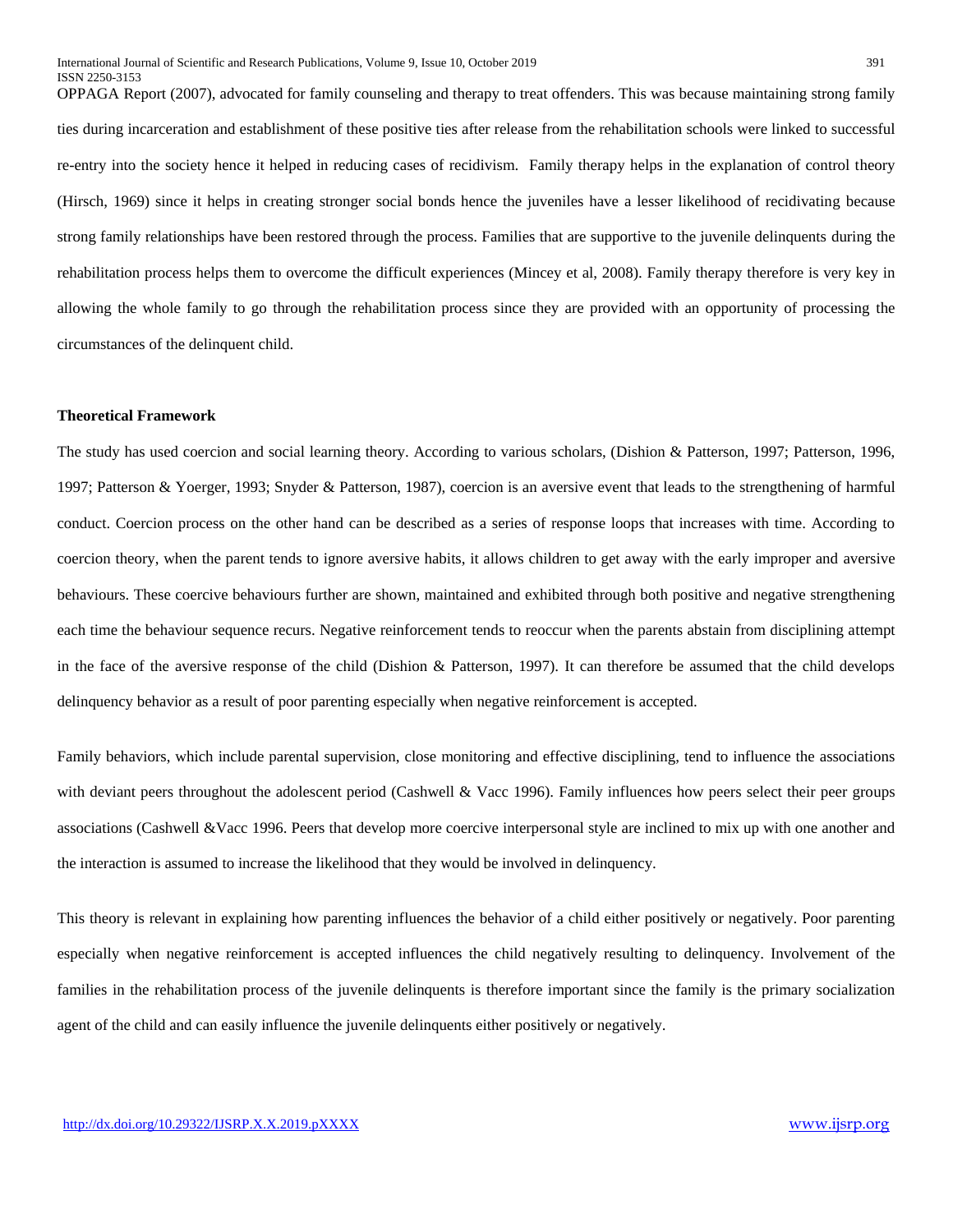Social learning theory posits that social behavior can be learnt by observing and imitating others and this can occur in the absence of direct reinforcement (Bandura, 1963). Further, social learning can occur through rewards and punishments. When a social behavior is rewarded it is more likely to persist. On the other hand, if a behavior is punished constantly, that behavior could cease.

This theory therefore indicates that since social behavior is learnt, it could also be unlearnt through providing a conducive home environment, effective parenting and effective rehabilitation process. This theory is relevant in explaining the role of peer group affiliations in the socialization process of the juvenile delinquents. Delinquency may be influenced by positive/ negative peer affiliations that the juveniles associate with both at home and in the rehabilitation schools.

#### **3. RESEARCH METHODOLOGY**

#### **Site Selection and Description**

The study was carried out in two rehabilitation schools: Kabete and Kirigiti Rehabilitation Schools which are boys and girls institutions respectively. Kabete Rehabilitation School is located in Nairobi County while Kirigiti Rehabilitation School is located in Kiambu County. Kirigiti Rehabilitation School is classified as medium/ high risk institution while Kabete Rehabilitation School is classified as medium risk institution. The two institutions which are classified as high/ medium risks institutions and serving different categories of gender were selected so as to allow the study to do a comparison of different genders.

#### **Research Design and Sample Size**

"Research design provides the glue that holds the research project together. It is used to structure the research, to show how all of the major parts of the research project work together to try to address the central research questions" (Trochim, 2005). This study applied descriptive research design since it allowed the researchers to observe the subjects in their natural environmental setting without affecting their behavior. Purposive sampling was used to sample the two rehabilitation schools: Kabete and Kirigiti Rehabilitation Schools which are boys' medium risk and girls medium/ high risk institutions respectively located in Nairobi and Kiambu Counties respectively. Purposive sampling was used to sample 99 juvenile delinquents who had stayed at the institution for at least one year: 47 boys from Kabete and 52 girls from Kirigiti while systematic sampling was used to sample 21 parents of the ex-rehabilitees. Qualitative and quantitative data was collected through administration of structured questionnaires which had both open ended and closed ended questions. Key informant interviews were conducted to supplement the qualitative data.

#### **4. FINDINGS OF THE STUDY**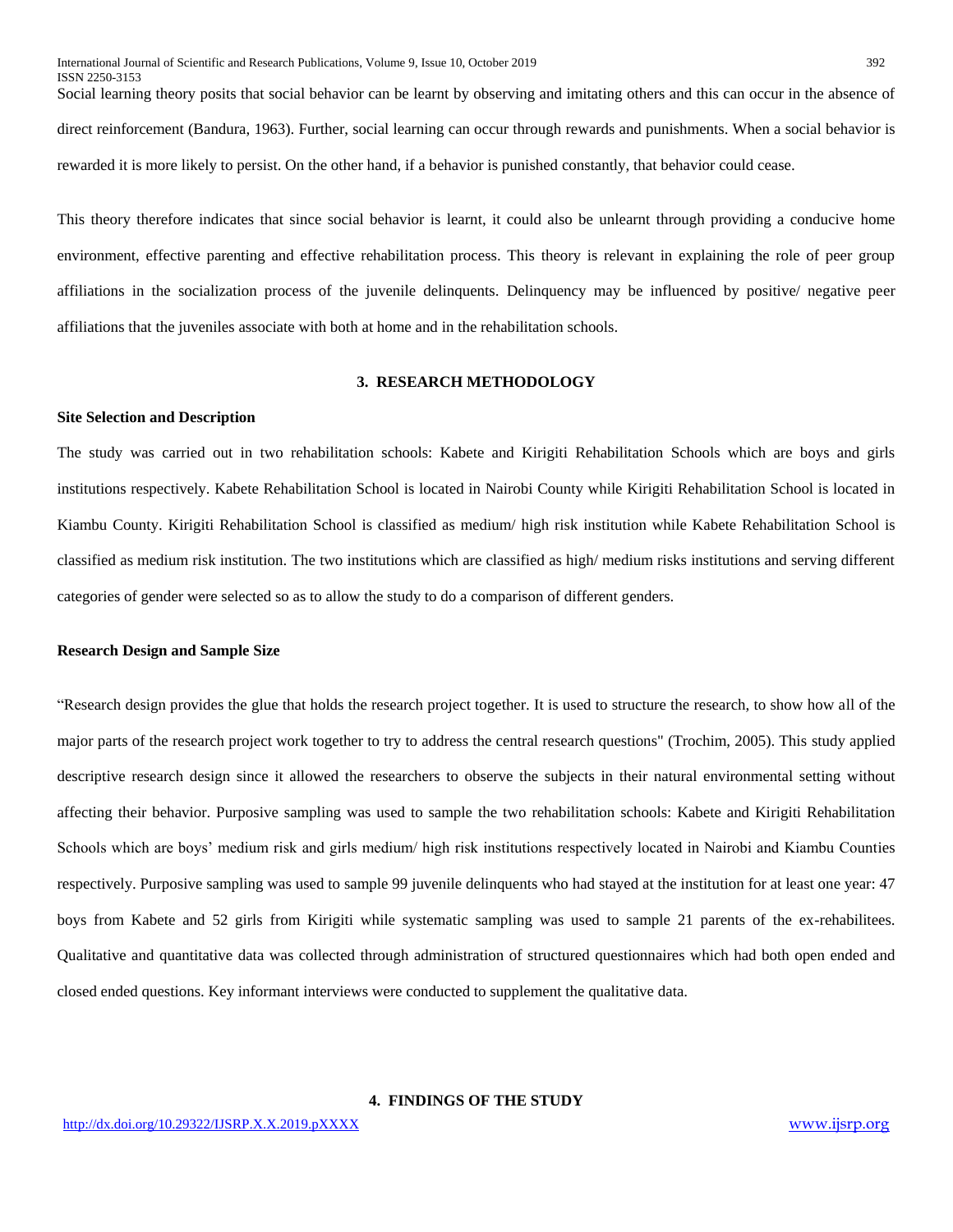## **4.1 Average Number of Siblings**



The study established that the families of respondents in Kabete had an average number of three children while Kirigiti had an average of four children even though there were few families reported to have up to seven and nine siblings.



## **4.2 Family Relationships**

The study established that the relationship between the juveniles and their families before they were arrested were rated as very bad at the rates of 61.54% and 42.55% for girls and boys respectively. For the boys the relationships were rated as bad at the rates of 31.91% while girls rated them as bad at the rate of 9.62%. The relationships were rated as good at the rates of 19.23% and 17.02% for girls and boys respectively while somehow good was rated 9.62% and 4.26% for girls and boys respectively. The relationships between the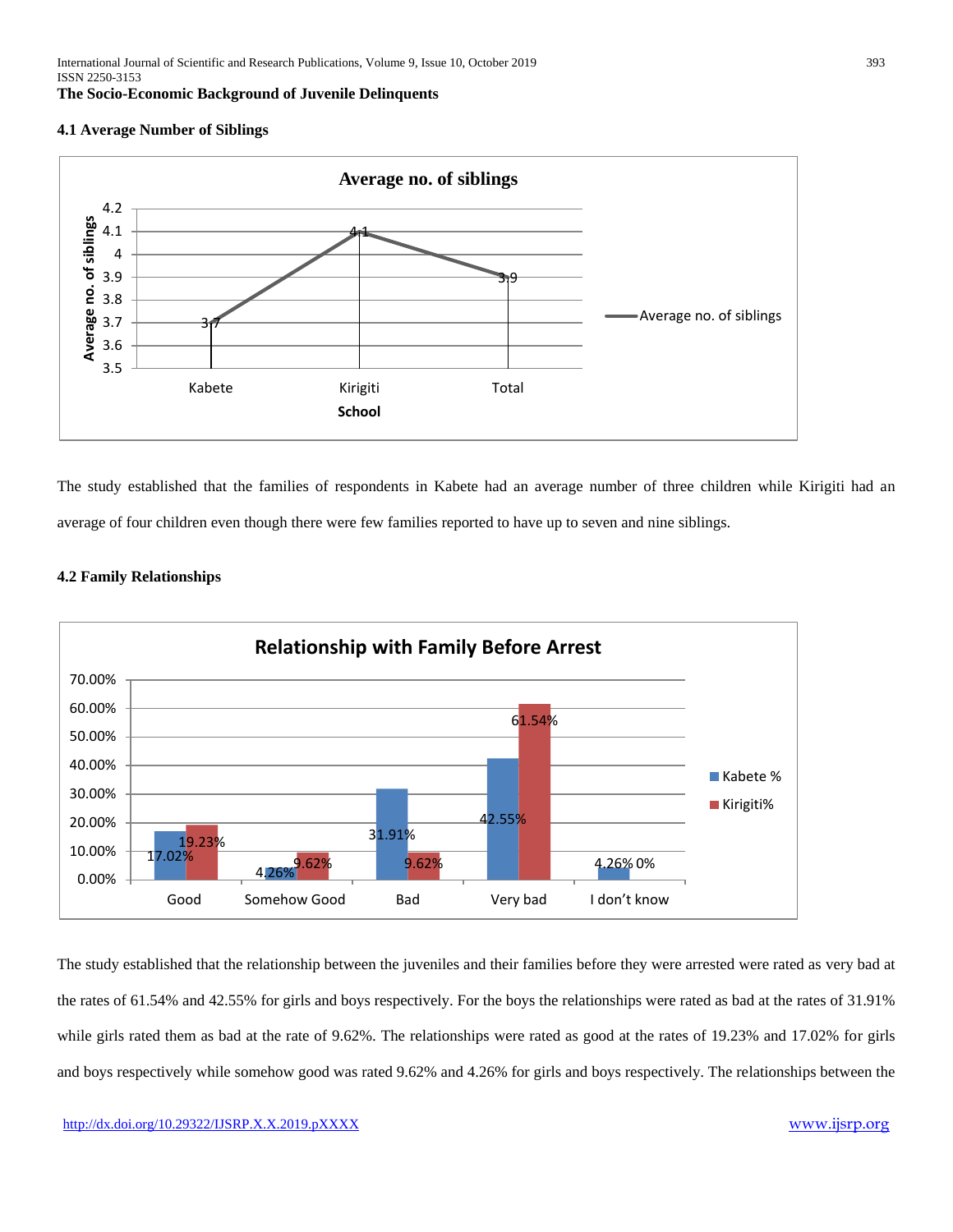families and their juveniles were therefore very bad before they were arrested and committed to the rehabilitation schools. The relationships were rated as very bad since in some instances the children complained of total neglect by their parents; and due to child delinquency the children were rejected by their families and sent away and some ended up in the streets while others went to live with relatives.

## **4.3 Family Relationships After Arrest and Rehabilitation**

|                                                                       | Kabete   |       | Kirigiti |       | <b>Total</b> |            |
|-----------------------------------------------------------------------|----------|-------|----------|-------|--------------|------------|
| <b>Relationship after Arrest and Rehabilitation</b>                   | n        | $\%$  | n        | $\%$  | n            | $\%$       |
| I don't know                                                          | $\Omega$ | 0.00  | 3        | 5.76  | 3            | 3.03       |
| It has been very bad                                                  | 10       | 21.30 |          | 21.14 | 21           | 21.21      |
| We have a strong relationship                                         |          | 10.65 | 10       | 19.21 | 15           | 15.15      |
| It has improved, we never used to talk but nowadays we do             | 31       | 64.98 | 27       | 51.89 | 58           | 57.57      |
| No one knows my whereabouts                                           | $\Omega$ | 0.00  |          | 1.92  |              | 1.01       |
| With my mother and siblings its good but with my stepfather no change |          | 2.13  | $\theta$ | 0.00  |              | 1.01       |
| <b>Total</b>                                                          | 47       | 100   | 52       | 100   | 99           | <b>100</b> |

The highest number of juveniles stated that their relationships with the families after arrest and rehabilitation had improved since they were arrested and committed to the rehabilitation schools at the rate of 57.6% of which 64.5% were boys and 52.9% were girls. A 14

year's old girl stated:

"*When I was arrested and taken to the police station, my parents never followed up on me, actually when they were called in court none came. While at the remand, they never used to pick my calls and no one knew what happened to me until a year later when the rehabilitation school did home tracing and my family was shocked to see me reformed. Since then, we reconciled and they have been visiting me and providing my needs while at the institution, this has actually helped me to change and I look forward to the day I will leave this institution"*.

Some juveniles (21.2%) stated that their relationships with their families were still very bad, some parents even never used to pick calls from their children. Some stated that their parents had threatened to kill them if they ever tried calling them, others had been disowned by their families calling them "*black sheep*", others "*bad omen*", and their families didn't want to relate with them. Some (15.2%) stated that their relationships with their families were still very strong and not affected in any way by the committal to the rehabilitation schools.

A few juveniles stated that no one knew about their whereabouts while others stated that their relationships with their siblings and mothers were not affected but their relationships with their stepfathers were very bad at the rates of 1% for both while 3% did not know how their relationships with their families were. A girl aged 17 years who had stayed at the institution for 2 years stated:

"*I am still bitter about my mother, she used to bring men at home to sleep with me and get paid, and I will never forgive her and I never wish to go back to that family. I will look for my father when I am released to go and live with him, if he does not love me, I will have no option but to go and live with my grandmother".*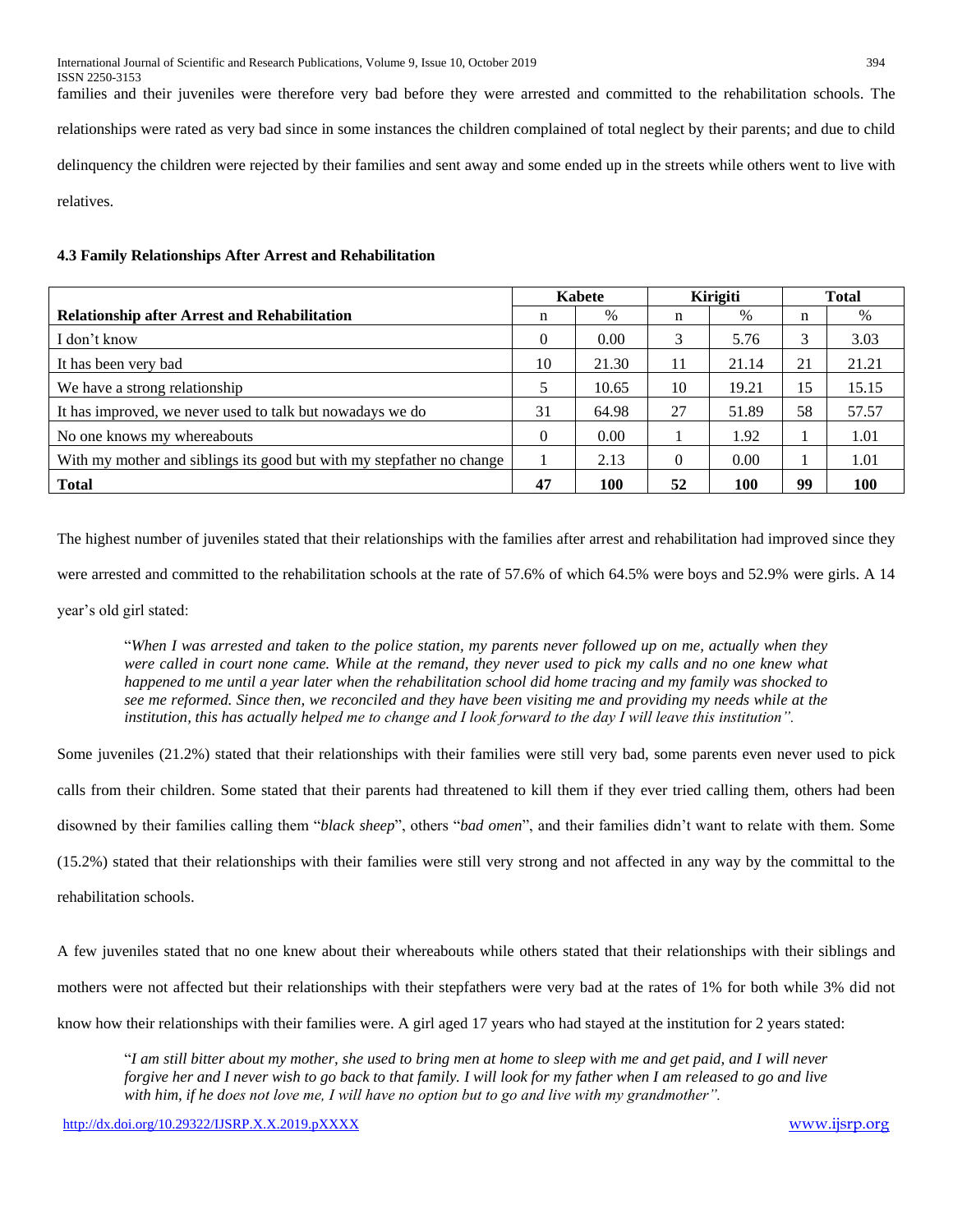

A large number of parents (57.1%) stated that they had never experienced any form of violence at home while 42.9% had experienced violence at home. This however shows that cases of violence at home were still high and most of them went unreported. Almost all the parents who had experienced violence stated that they had never reported violence cases in any office except two who had reported at the children offices.

# **4.5 History of Family Involvement in Crime**



Juveniles were requested to state whether any of their family members has ever been convicted with a crime and only 14.5% of the boys stated that a family member had been convicted with a crime while 25% of the girls stated the same. Boys and girls at the rates of 85.1% and 75% consecutively did not have any of their family members convicted in crime. Elements of crime in the juveniles' families were therefore evident even though not in high magnitudes.

# **4.6 Types of Crime Committed by Family Members**

| <b>Crime Committed</b>                          | Kabete | <b>Kirigiti</b> | <b>Total</b> |
|-------------------------------------------------|--------|-----------------|--------------|
| http://dx.doi.org/10.29322/IJSRP.X.X.2019.pXXXX |        |                 |              |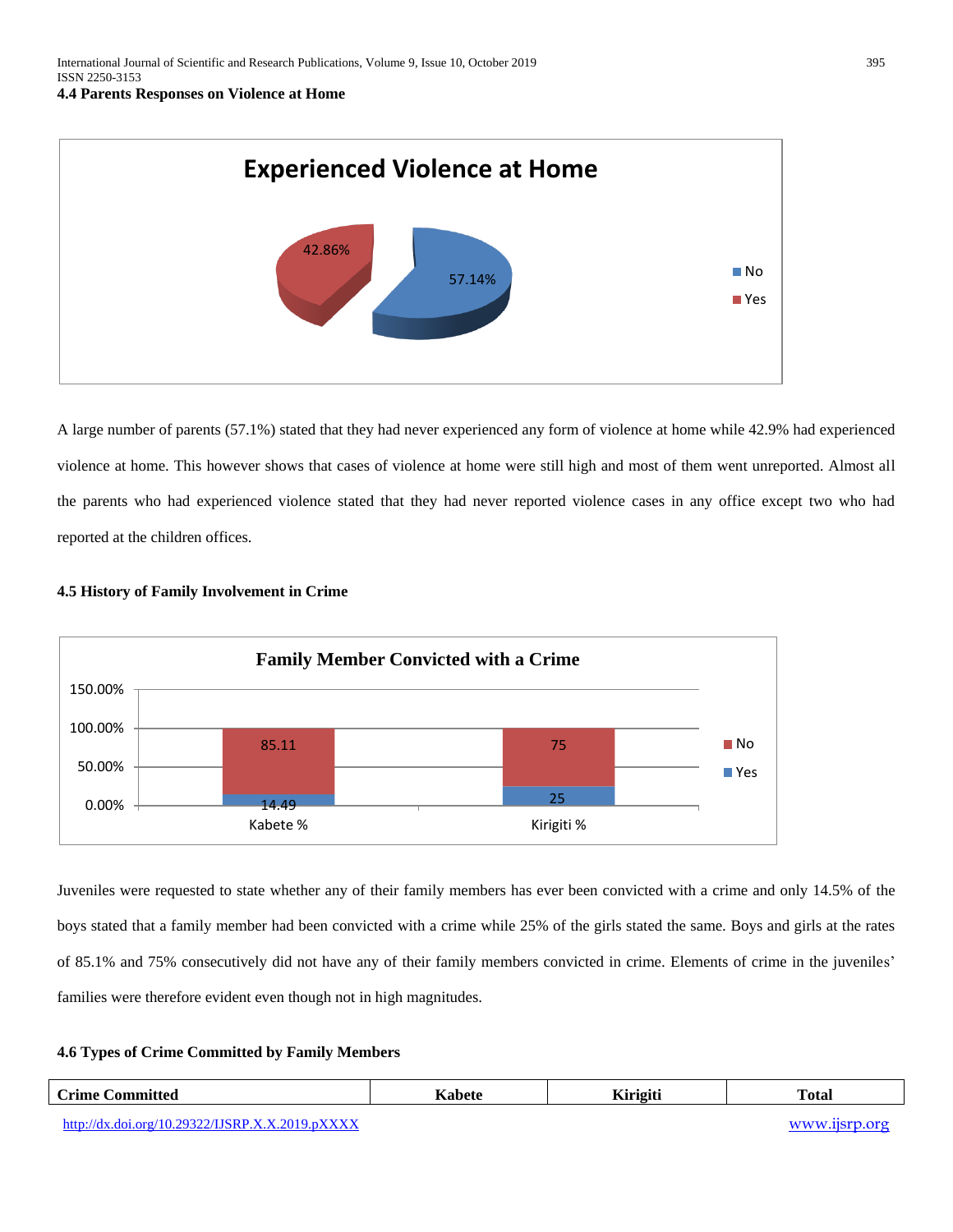International Journal of Scientific and Research Publications, Volume 9, Issue 10, October 2019 396 ISSN 2250-3153

|                                         | $\mathbf n$ | $\frac{0}{0}$ | n              | $\frac{0}{0}$ | N              | $\frac{0}{0}$ |
|-----------------------------------------|-------------|---------------|----------------|---------------|----------------|---------------|
| I don't know, I was young               |             | 14.29         |                | 7.69          | 2              | 10            |
| Abusing family members                  | $\Omega$    | 0.00          | $\mathcal{D}$  | 15.38         | 2              | 10            |
| Assault                                 | $\Omega$    | 0.00          |                | 7.69          |                |               |
| Child neglect and prostitution          | $\Omega$    | 0.00          | $\mathfrak{D}$ | 15.38         | $\mathfrak{D}$ | 10            |
| Destruction of property                 | $\Omega$    | 0.00          |                | 7.69          |                |               |
| Driving with no license $&$ drunkenness |             | 14.29         | $\Omega$       | 0.00          |                |               |
| Drug trafficking                        |             | 14.29         |                | 7.69          | $\mathfrak{D}$ | 10            |
| Robbery, rape and arson                 | $\Omega$    | 0.00          |                | 7.69          |                |               |
| Stealing                                | 4           | 57.15         | 4              | 30.77         | 8              | 40            |
| <b>Total</b>                            |             | <b>100</b>    | 13             | 100           | 20             | <b>100</b>    |

The highest rates of convictions were as a result of stealing at the rate of 40%. Drug trafficking, abusing family members, child neglect and prostitution were the second at the rates of 10%. Cases of assault, robbery, rape, arson and destruction of property followed at the rates of 5%, 10% of the juveniles stated that they were young when the family members were convicted so they did not know the crimes they had committed. The family members mentioned in these crimes were mainly fathers, a small number of mothers and elder brothers.

**The Role of Families in the Rehabilitation Process of Juvenile Delinquents**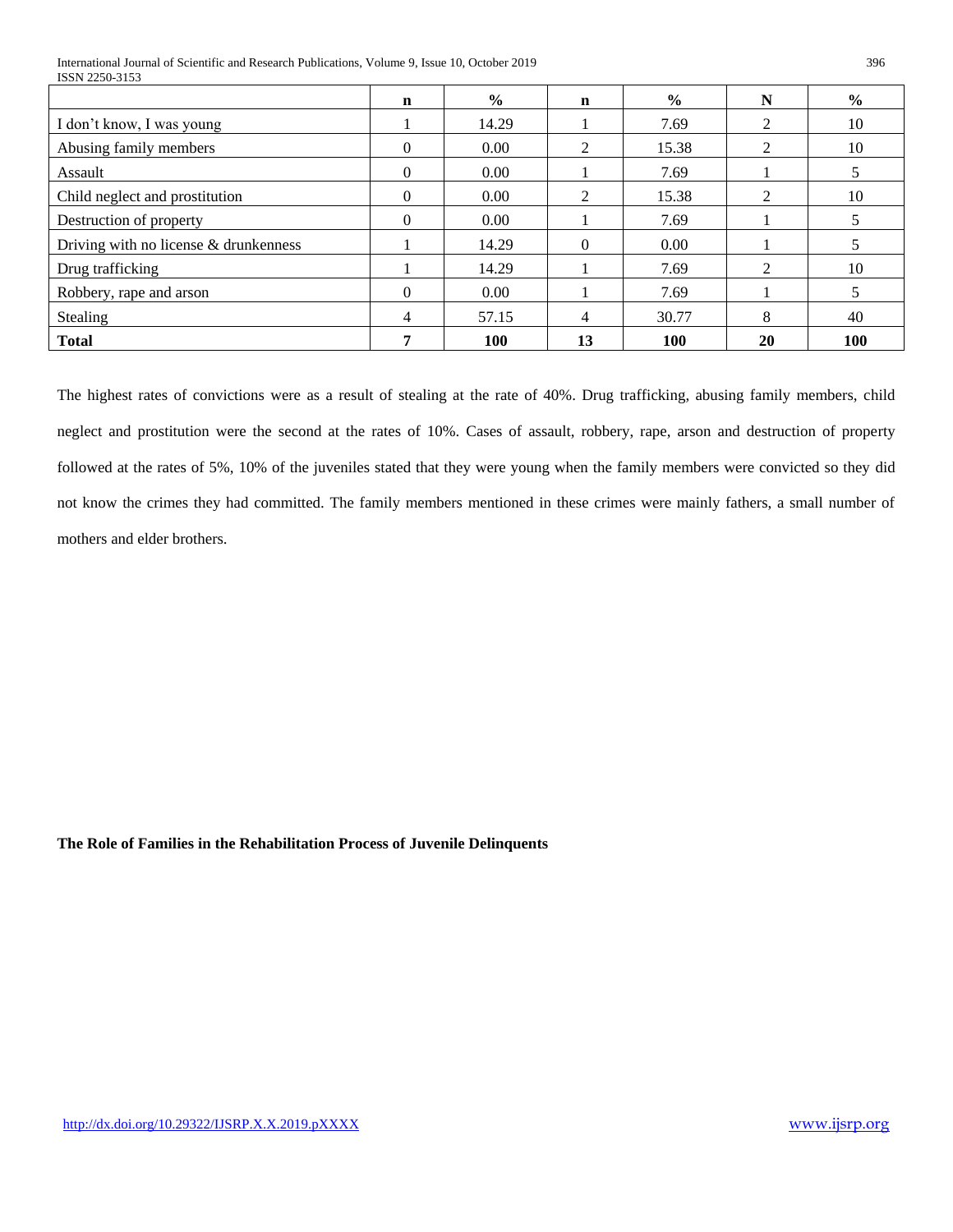International Journal of Scientific and Research Publications, Volume 9, Issue 10, October 2019 397 ISSN 2250-3153

#### **4.7 Responses of Parents on their Involvement in the Rehabilitation Process**



Most of the parents at the rate of approximately 52.4% stated that they were not involved in the rehabilitation process of the juvenile delinquents. Some stated that they learnt of the whereabouts of their children just a few weeks before release when they were called by the schools and asked to send fare for their children; while others were visited by the rehabilitation school staff a few weeks to their release and informed that their children would be released to the family. A parent of a boy who had been released from Kabete

Rehabilitation School after rehabilitation stated:

*"It was so stressful when a staff visited us and informed me that my son would be released from the rehabilitation school in three weeks' time. I did not know where he was all this time. We were in bad terms with him because of his behavior. I was relieved when the police informed me that he had been arrested and had a pending case in court. I was not ready to accept him back to the family as the staff indicated. This boy was a 'black sheep' in the family and I did not want him to teach his younger siblings bad behaviors, he being at the hands of government was safe for us."*

Parents at the rate of 47.6% stated that they were involved in the rehabilitation process of the juvenile delinquents. The involvement however was very minimal they since they were mainly called upon to provide basic needs for the juveniles such as books, shoes, medication, visiting them in schools once in a while and attending the annual open days.

## **4.8 Responses by Parents on Family Involvement in the Rehabilitation Process**

|                                                                                 | Kabete |    | <b>Kirigiti</b> |       | <b>Total</b> |       |
|---------------------------------------------------------------------------------|--------|----|-----------------|-------|--------------|-------|
| <b>Family Involvement in Rehabilitation</b>                                     | n      | %  |                 | $\%$  | n            | $\%$  |
| Attending parents annual open days only                                         |        | 20 |                 |       |              | 12.50 |
| Visiting while in rehabilitation school occasionally                            |        | 40 |                 | 83.35 |              | 57.25 |
| The family was never involved, but was informed a few days before reintegration |        | 20 |                 | 16.67 |              | 25    |
| Phone calls by my child                                                         |        | 10 |                 |       |              | 6.25  |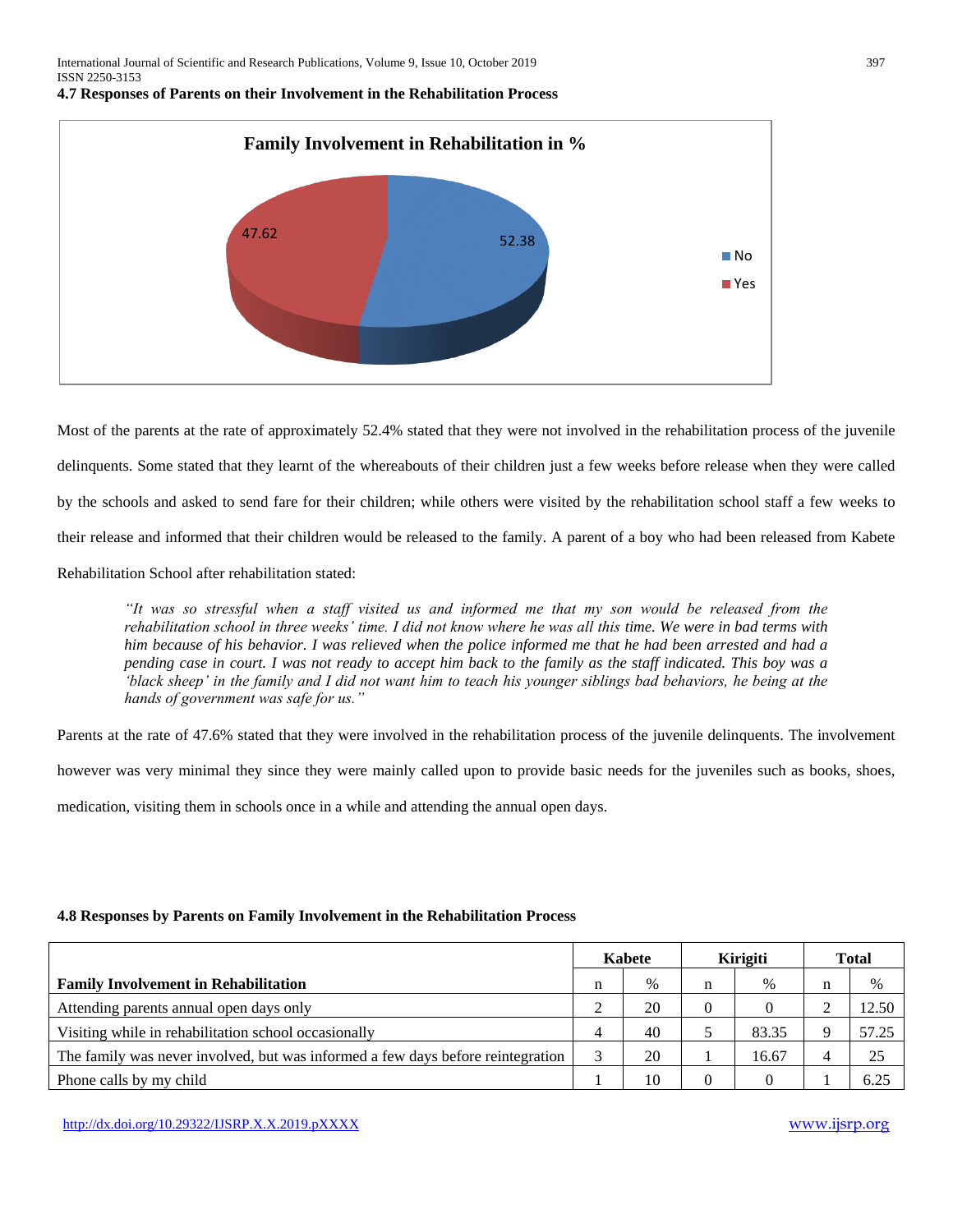| International Journal of Scientific and Research Publications, Volume 9, Issue 10, October 2019 | 398 |     |  |     |    |     |  |
|-------------------------------------------------------------------------------------------------|-----|-----|--|-----|----|-----|--|
| ISSN 2250-3153                                                                                  |     |     |  |     |    |     |  |
| <b>Total</b>                                                                                    | 10  | 100 |  | 100 | 10 | 100 |  |

Most parents (57.3%) were involved in the rehabilitation process by visiting their children while at the rehabilitation schools, 12.5% were involved by attending annual open days, while 6.3% were involved by phone communication with their children. However they had not visited them while at the rehabilitation schools. This is an indication of minimal involvement of families in the rehabilitation process of juvenile delinquents. Those who visited their children at the rehabilitation schools stated that they were given time to see their children but the staff never updated them on the progress of their children.

Parents (25%) indicated that they were never involved in the rehabilitation process in any way but they were informed by the staff a few days before the release of the juveniles from the rehabilitation schools.



## **4.9 Family Counseling During and After Rehabilitation**

All the parents interviewed stated that they were not involved in any form of counseling during and after the rehabilitation of the juvenile delinquents. Some parents however stated that their children received counseling while at the rehabilitation schools but no one else in the family received any form of counseling.

## **4.10 Family Support During the Rehabilitation Process**

|                                                    | <b>Kabete</b> |       |    | <b>Kirigiti</b> | <b>Total</b> |       |
|----------------------------------------------------|---------------|-------|----|-----------------|--------------|-------|
| <b>Family Support</b>                              | n             | $\%$  |    | $\%$            | n            | %     |
| Regular communication and provision of basic needs |               | 19.17 |    | 32.65           | 26           | 26.26 |
| I have nothing to do with them, they hate me       |               | 2.13  |    | 3.84            |              | 3.03  |
| I have never communicated with them                |               | 17.04 | 10 | 19.20           | 18           | 18.18 |

<http://dx.doi.org/10.29322/IJSRP.X.X.2019.pXXXX> [www.ijsrp.org](http://ijsrp.org/)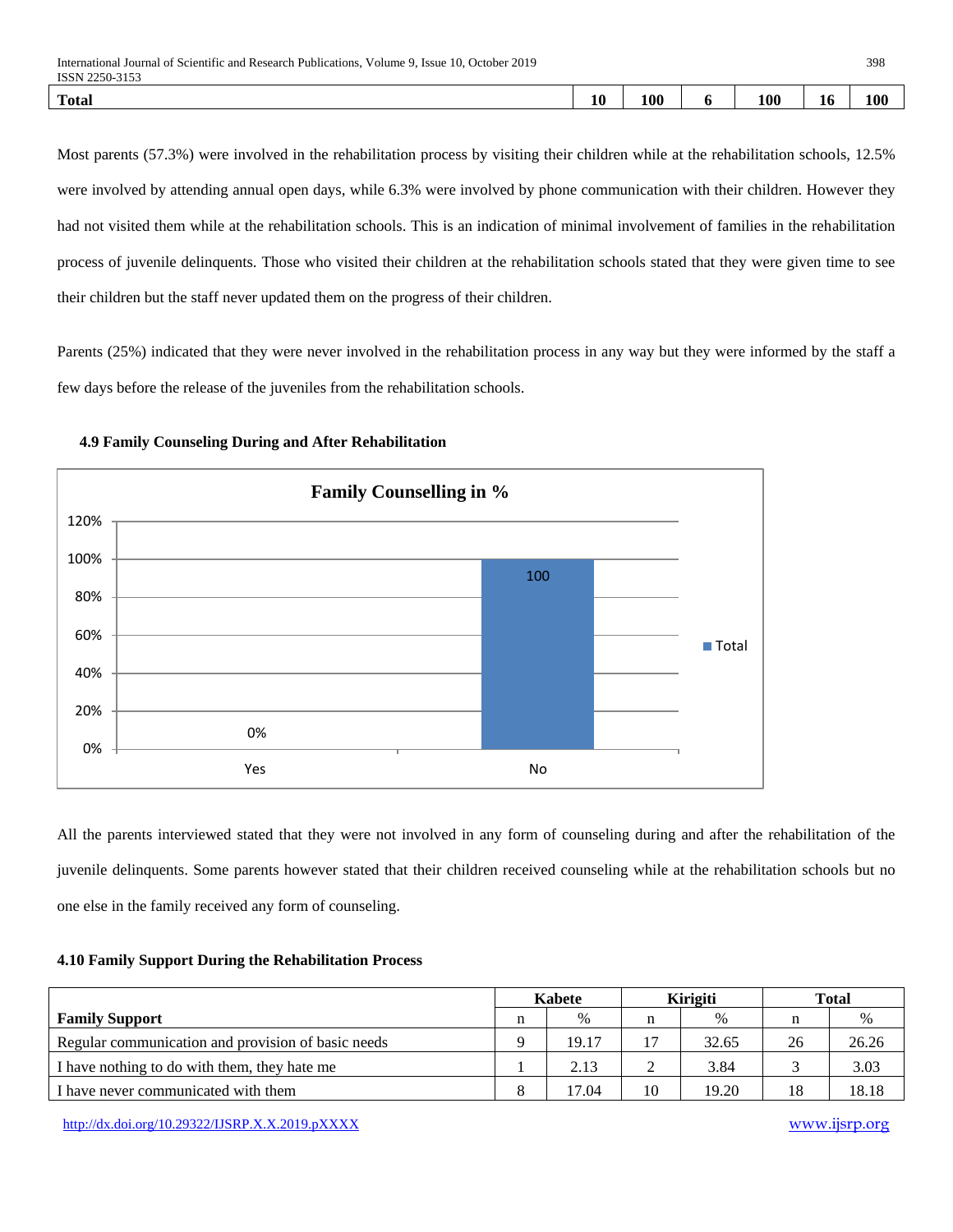International Journal of Scientific and Research Publications, Volume 9, Issue 10, October 2019 399 ISSN 2250-3153

| They advise and encourage me to change                        |    | 17.04 |    | 13.44 | 15 | 15.15 |
|---------------------------------------------------------------|----|-------|----|-------|----|-------|
| Frequently visit me                                           | 19 | 40.47 | 10 | 19.20 | 29 | 29.29 |
| They have never visited even though they keep promising to    |    | 4.26  |    | 9.60  |    | 7.07  |
| They are seeking my release since they believe I have changed |    | 0.00  |    | 1.92  |    | 1.01  |
| <b>Total</b>                                                  | 47 | 100   | 52 | 100   | 99 | 100   |

The highest number of juveniles (29.3%) stated that their families frequently visited them during the rehabilitation process of which 40.5% were boys and 19.2% were girls. More boys were visited by their families compared to the girls. Kabete had annual open days where parents were invited to attend and this was not the case in Kirigiti. This encouraged regular contact and visits by the families at least once per year even though not all parents attended the open days. Juveniles at (26.3%) stated that they had regular communication with their families and also provided their basic needs of which 17.2% were boys and 36.7% were girls indicating that more girls communicated and received basic needs from their families compared to the boys. Only 1% of the respondents stated that their families believed they had fully changed and they were seeking for their early release from the rehabilitation school.

Juveniles at (18.2%) had never received any support from their families since the time they were admitted to the rehabilitation schools and they had never communicated with their families, while some families (17%) for boys and (19.2%) for girls did not know the whereabouts of their children. Others (7.1%) stated that their families had never visited them even though some kept promising they would visit; as a result some felt that their families no longer loved them while 3% of the juveniles stated they had nothing to do with their families and they were still bitter about the fact that they were not living with their families. A girl aged 14 years who had not yet reconciled with her family stated:

"*I hate my parents, my mother took me to the police and she has never visited me, my father is always drunk and never cares about us. My parents never provided for our basic needs, if they would have met our basic needs I would not result to stealing".*

## **5. CONCLUSION**

## **Conclusion**

The relationships between the families and the juvenile delinquents before they were arrested and committed to a rehabilitation school were very bad but they improved significantly after the juveniles were committed to the rehabilitation schools and were engaged in the rehabilitation programmes which included counseling. Cases of violence at home were high and most of those that had experienced violence at home never reported those cases. Cases of family members who had been convicted after committing a crime were also reported and most of the cases reported were stealing with fathers reported to have committed most of those crimes followed by elder brothers and very few cases of mothers.

<http://dx.doi.org/10.29322/IJSRP.X.X.2019.pXXXX> [www.ijsrp.org](http://ijsrp.org/)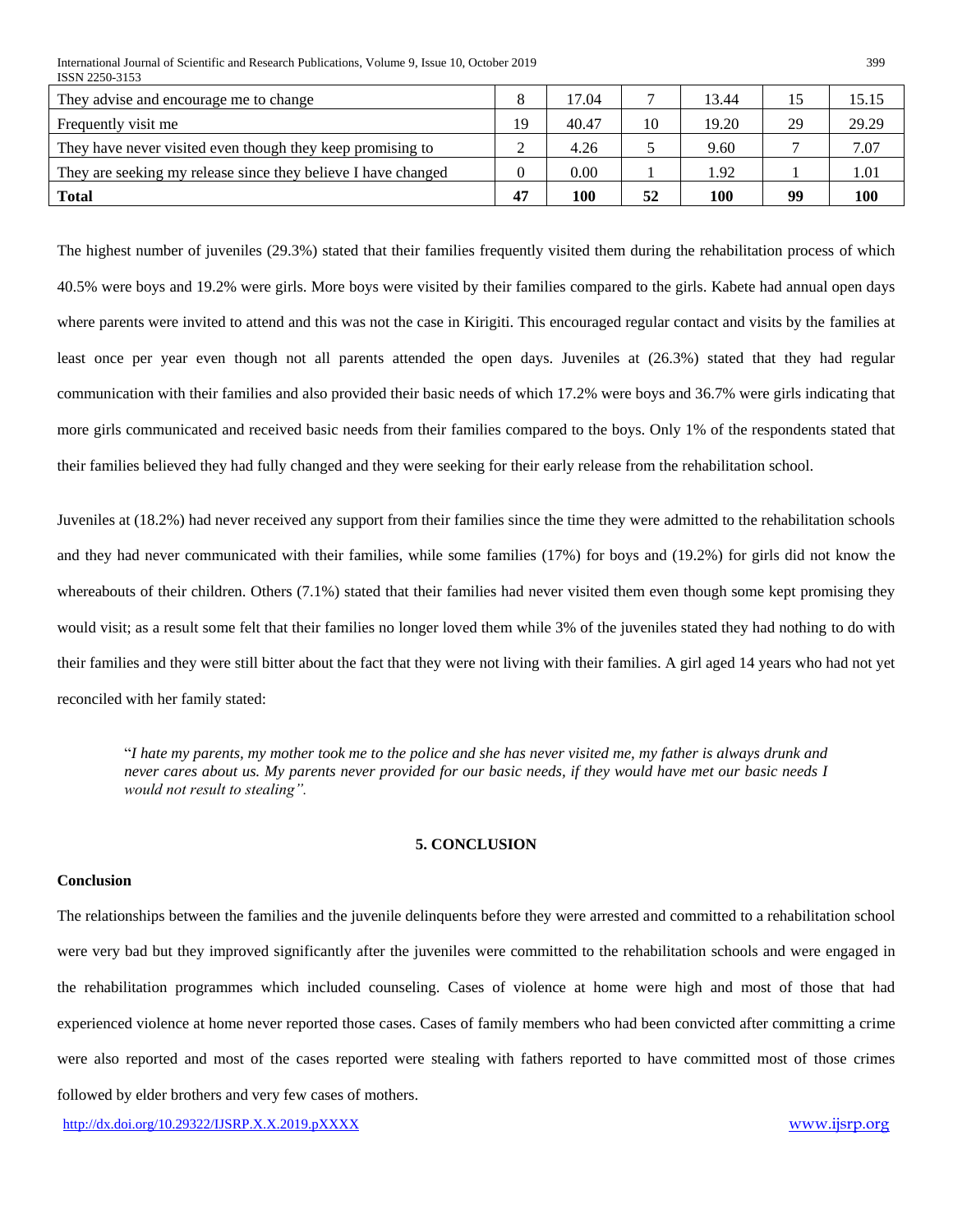On the involvement of families in the rehabilitation process, most of the parents reported that they were not involved in the rehabilitation process by the rehabilitation schools and most of those that were involved were mostly involved in provision of basic needs for the juvenile delinquents by sending money while at the rehabilitation schools and occasionally visiting them even though the staff never committed their time to address family issues and the progress in the rehabilitation of the juveniles. Family counseling/ therapy was never conducted for the families of the juvenile delinquents and this was very key in the rehabilitation process since family was the primary socialization agent for the juvenile delinquents as this would help in the rehabilitation of the juveniles and their families.

#### **Recommendations**

The study makes the following recommendations:-

- 1) There is need to conduct mapping of the services available to the juvenile delinquents and their families at the community level during the Juvenile Justice System process.
- 2) Family therapies should be included in the rehabilitation programme and it should be done during rehabilitation process of the juvenile delinquents and after release from rehabilitation schools.
- 3) Families should be fully involved in the rehabilitation process since they play a key role in the socialization process of the juveniles.
- 4) Family conferences of the juvenile delinquents and their families should be encouraged as this would help in reintegration of the juveniles with their families and the community.
- 5) Leave of absence for the juveniles while at the rehabilitation schools should be encouraged, as this would assist in preparing the juveniles, their families and community to receive them after release.

## **REFERENCES**

Bandura Albert (1963). *Social Learning and Personality Development*. New York: Holt, Rinehart and Winston

*Children's Act* (2001). Laws of Kenya. Nairobi: Government Printer

Cashwell S. Craig S. & Vacc A. Nicholas (1996). Family Functioning and Risk Behaviors: Influences on Adolescent Delinquency: *The School Counselor*. 44 (2), 105- 114

Darbouze Kelie (2008). *Rehabilitative Methods and the Affect on Juvenile Delinquents*. University of Maryland: College Park

Dishion J. Thomas & Patterson R. Gerald (1997). *The Timing of Severity of Antisocial Behavior: Three Hypotheses Within an Ecological Framework*. New York: **Wiley** 

Hirschi Travis (1969). *Causes of Delinquency*. Berkeley: University of California Press.